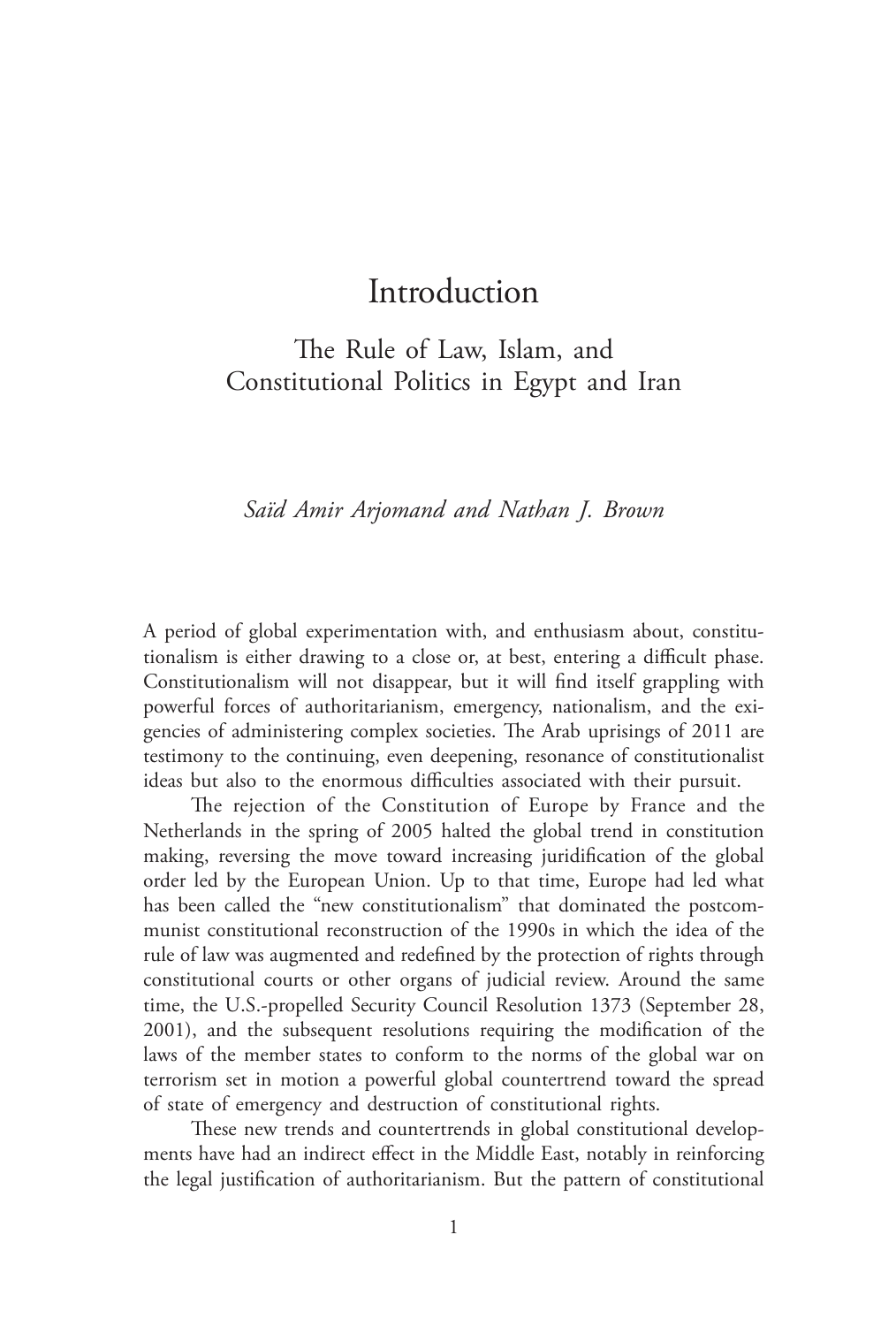development and constitutional politics remains distinct and requires special attention in any global perspective on comparative constitutionalism. The aim of this book is to bring out the distinctive features of this pattern with reference to two of the most populous countries of this global region, namely, Egypt and Iran. These countries are hardly the only ones in the region to experiment with constitutionalism and authoritarianism—indeed, most regional states have done so in various ways. Nor are they the only ones to wrestle with the connection between Islam and politics and the constitutional challenges of attempting to combine definition and regulation of state authority with fidelity to religious values. Again, most countries in the region promise, at least on paper, political systems that are both Islamic and constitutional. Egypt and Iran have perhaps the historically deepest and intellectually richest traditions in examining and experimenting with such issues, though much of their actual experience, as this volume will show, has hardly been happy. And Egypt and Iran stand out as well for the deeply entrenched nature of the bureaucratic state. There are, to be sure, some regional states that can compete with them in this regard, but there are also a fair share whose experience with bureaucratic administration is less extensive and less deeply rooted historically.

In 2009 in Iran and in 2011 in Egypt, mass movements quickly arose that sought to make radical corrections in the combination of authoritarian rule, bureaucratic administration, and constitutional engineering. Whatever the eventual historical fate of these movements, their sudden power shows that the diagnoses and analyses of the politics of Iran and Egypt that motivate this volume are shared—at least in broad outline—by many of those who live in both societies.

In the opening pages of *Politics*, the one and only work of Aristotle sadly not translated into Arabic until modern times,<sup>1</sup> Aristotle warns against confusing the concepts of the statesman (*politikos*) and the monarch. The former is distinct: he "exercises his authority in conformity with the rules imposed by the political craft and as *one who rules and is ruled in turn*." (Aristotle 1962/1946, 1–2; emphasis added) He later calls this type of rule "political rule" where

[t]he ruler must begin to learn by being ruled and by obeying—just as one learns to be a commander of cavalry by serving under another commander. . . . This is why it is a good saying that 'you cannot be a ruler unless you have first been ruled.' Ruler and ruled [under this system of political rule] have indeed different excellences; but the fact remains that the good citizen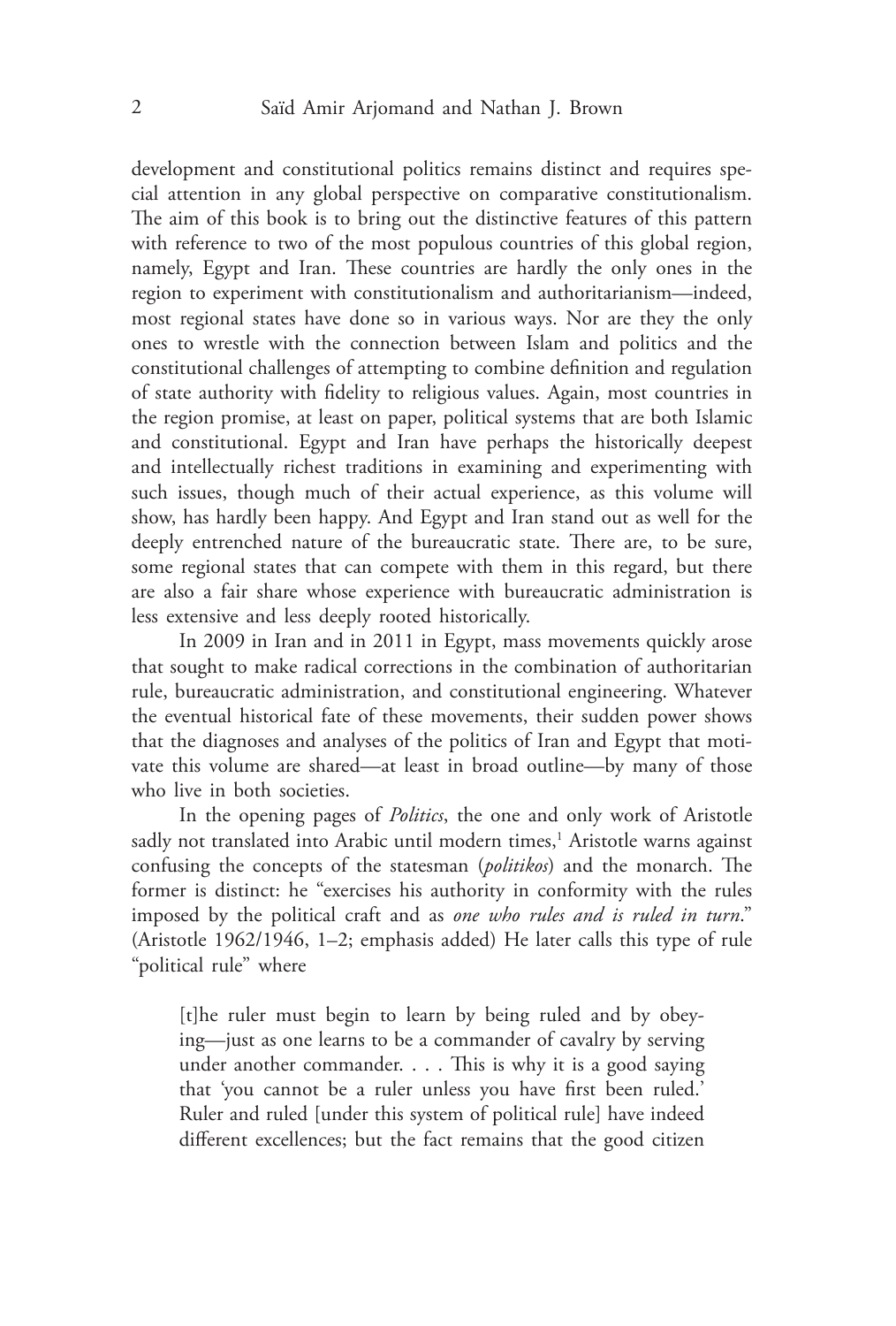must possess the knowledge and the capacity requisite for ruling as well as for being ruled. (105)

The fundamental idea that the citizen (*politēs*) and the statesman (*polikos*), or holder of office, as both the rulers and the ruled under a constitution (*politeia*), must share knowledge of the political craft is the core of Aristotle's conception of the rule of law. The rule of law, as government by laws and not by men, stands in sharp contrast to "personal rule" (140).

From Farabi to Nasir al-Din Tusi, Muslim political philosophers opened the way for the assimilation of the Persian idea of monarchy into Greek political science. In the process they committed the capital error Aristotle had warned against of identifying the statesman with the monarch (Arjomand 2001). This planted patrimonial monarchy as personal rule at the center of the authority structure in "the virtuous city"—the ideal polity of the Muslim philosophers. Henceforth, there was little chance of recovering Aristotle's idea of the rule of law as the basis of an impersonal system of authority. (That idea came to the Middle East as an implicit component of the modern constitutionalism of the nineteenth century.) The Aristotelian concept of the political was lost on medieval Muslim political philosophy.<sup>2</sup> It was eventually received as the implicit substratum of modern constitutionalism in the late nineteenth and early twentieth century.

In the West, by contrast, the reception of Aristotle's conception of politics in Aquinas's philosophy of law opened a new path of development leading to Montesquieu's new idea of the separation of powers resting on an independent judiciary. In developing Aristotle's idea of the rule of law in conjunction with his typology of political regimes, Montesquieu added this distinctive insight:

When the legislative and executive powers are united in the same person, or in the same body of magistrates, there can be no liberty, as one could fear the same . . . to enact tyrannical laws. . . .

Again, there is no liberty if the judiciary power is not separated from the legislative and executive powers. . . . Were it to join the executive power, the judge could have the power of an oppressor. (Montesquieu, 1: 294 [XI.6])

This insight makes sense of his earlier distinction between the power and the liberty of the people and the famous definition of the latter: "Liberty is the right to do all that is permitted by the laws" (ibid., 1: 292 [XI. 2–3]).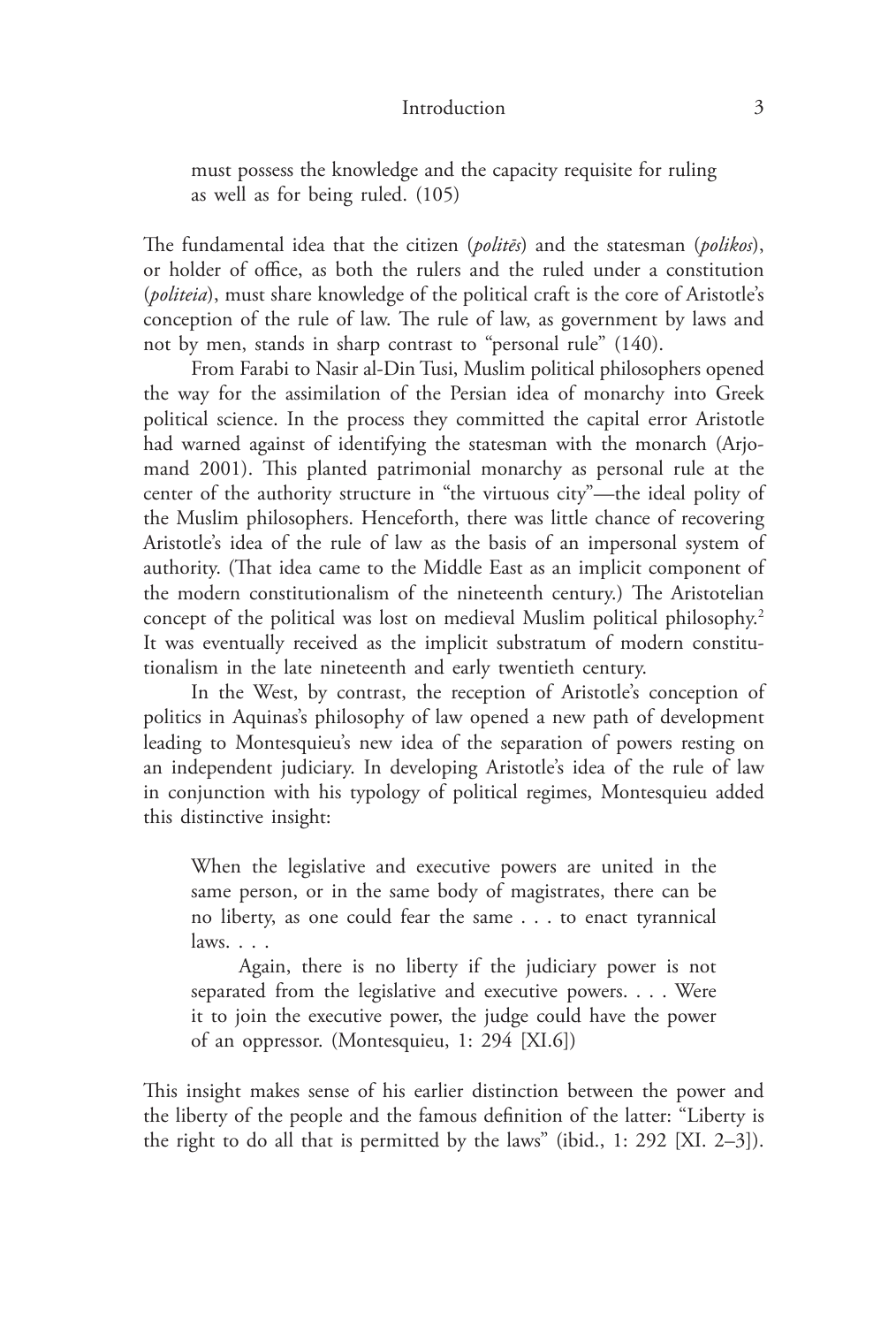Authoritarian regimes are characterized by weak separation of powers. But there are different ways to be authoritarian; it matters how and where the separation of powers is violated.

We can draw on Montesquieu to distinguish between two types of authoritarian regimes. First, authoritarianism can emerge when the domination of the executive power over legislation destroys liberty by enacting tyrannical laws, where rule of law thus comes to mean rule by law/through the law. A second kind of authoritarianism arises through executive domination of the judiciary—instead of a force for the rule of law and a protector of liberty and rights, the judiciary thus becomes an instrument of oppression and political violence. (Sadly, the two types of authoritarianism are not mutually exclusive; there are regimes in which the executive trespasses wantonly on both the legislative and judicial authority.)

The first type of authoritarianism is exemplified by Egypt, where the relative independence of the judiciary determines the limited extent of liberty that can survive the subordination of the legislature. Iran is an example of the second type of authoritarianism where the judiciary power is subservient to the executive as an instrument of repression. In the Islamic Republic, it is the relative independence of the legislative that significantly affects the liberty of the citizens. This typological consideration can explain why the independence of the judiciary was the target of authoritarian attack in Egypt in the previous decade, and the power of the legislative, that of the clerical hardliners, who frustrated the reform movement under President Khatami (1997–2005).

It should not be news that authoritarian regimes can use law. Indeed, the main focus of the study of law and politics under authoritarianism has so far been the obvious interest of authoritarian states in rationalizing the structure of power and bureaucratic domination (Ginsburg 2008). Nathan Brown (2002) singled out this motive in the development of constitutionalism as a byproduct of state building in the Middle East since the nineteenth century. It is shared by the Egyptian and Iranian states to the present and explains the salience of "rule by law" rather than the rule of law in both countries, which is evident in a number of chapters in this volume. For instance, in her discussion of the "legality principle" in Iran, Silvia Tellenbach describes how theoretical acceptance of some of fundamental rule-of-law principles are deeply undermined or absent in practice in the Iranian legal system. And for Egypt, Nathalie Bernard‑Maugiron shows how the rhetoric of political reform in the last years of the Mubarak regime obscured the manner in which constitutional changes promising a more powerful parliament did nothing of the sort but only enhanced executive domination.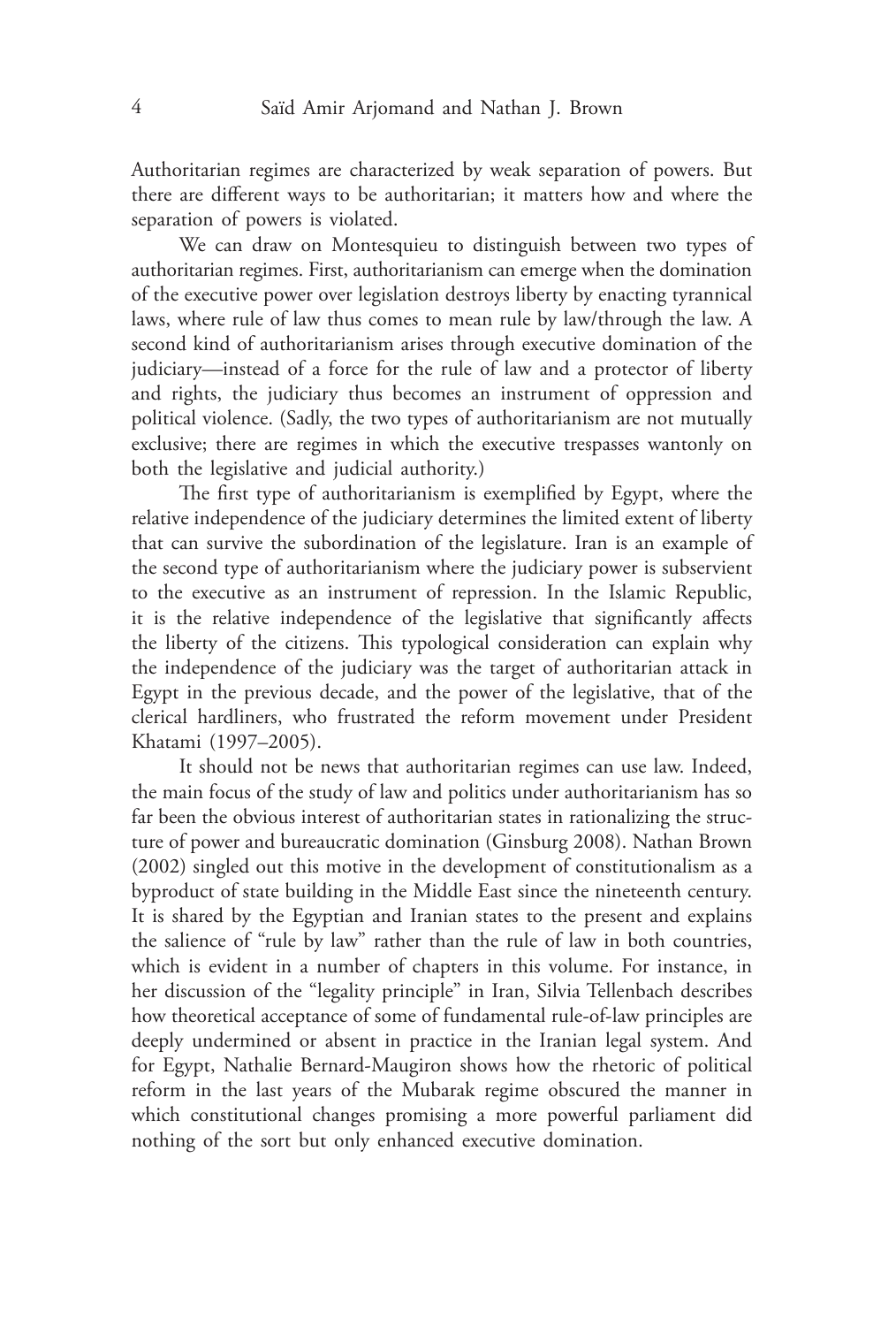Some other restraints on authoritarian rule—ones that did not depend on constitutionalism—eroded with the rise of the administrative state. Max Weber (1948) defined the "ethic of responsibility" as a distinct ethic appropriate to modern politics as a vocation (115–28). Noting that it is only modern politics that creates the possibility of politics as a vocation, he contrasts it to the older "politics of the notables," which was "by far predominately an avocation" (102). Albert Hourani (1968) brilliantly applied Weber's notion of "politics of the notables" to the emergence, after the Ottoman reforms of the 1850s, of a class of notables who dominated the provincial councils and spanned patron-client networks as political brokers between the Ottoman central government and the population of its Arab provinces (47). The building of the centralized bureaucratic state in the successor nation-states of the twentieth century destroyed this pattern. Politics of the notables was replaced by new forms of clientage in the framework of the new administrative politics of authoritarian states in the Middle East.

And indeed, the administrative state—and its possible authoritarian and even totalitarian aspects—has sparked fears for politics and liberty among a wide variety of modern thinkers. For instance, an important strand of democratic theory developed in contrast to totalitarianism in the third quarter of the twentieth century. Hannah Arendt elaborated the notion of the political as the space for public self‑realization beyond the confines of the household (*oikos*) and within the *polis* as the "immanent frame," to use Charles Taylor's recent term for normative secularism; she bemoaned degradation of the political by the social—meaning the impingement of the social question on the autonomy of politics (Lefort 1986b, 59–72). Cornelius Castoriadis (1991) similarly advocated a revival of Greek political science and republican thought in political theory. Most interesting from our point of view is Claude Lefort's (ibid., 117–21; Howard 2002, 71–82) idea of the bureaucracy as "the privileged terrain of totalitarianism" and a "total system of domination," which is the strongest antipolitical force in our era, tending toward the complete destruction of the political. For Lefort, totalitarianism represents an extreme case of bureaucratic domination as the antithesis of the political in the Greek democratic sense, but other societies and political regimes, too, face the challenge of bureaucratic domination to varying degrees. Furthermore, according to Lefort (1986b), while subscribing to Benjamin Constant's famous comparison of the liberty of the ancients and that of the moderns in terms of collective and individual liberty, Tocqueville offers a more nuanced conception of modern liberty that sees it as threatened by the state as the embodiment of national, democratic sovereignty and realized mainly through civil society (197–216).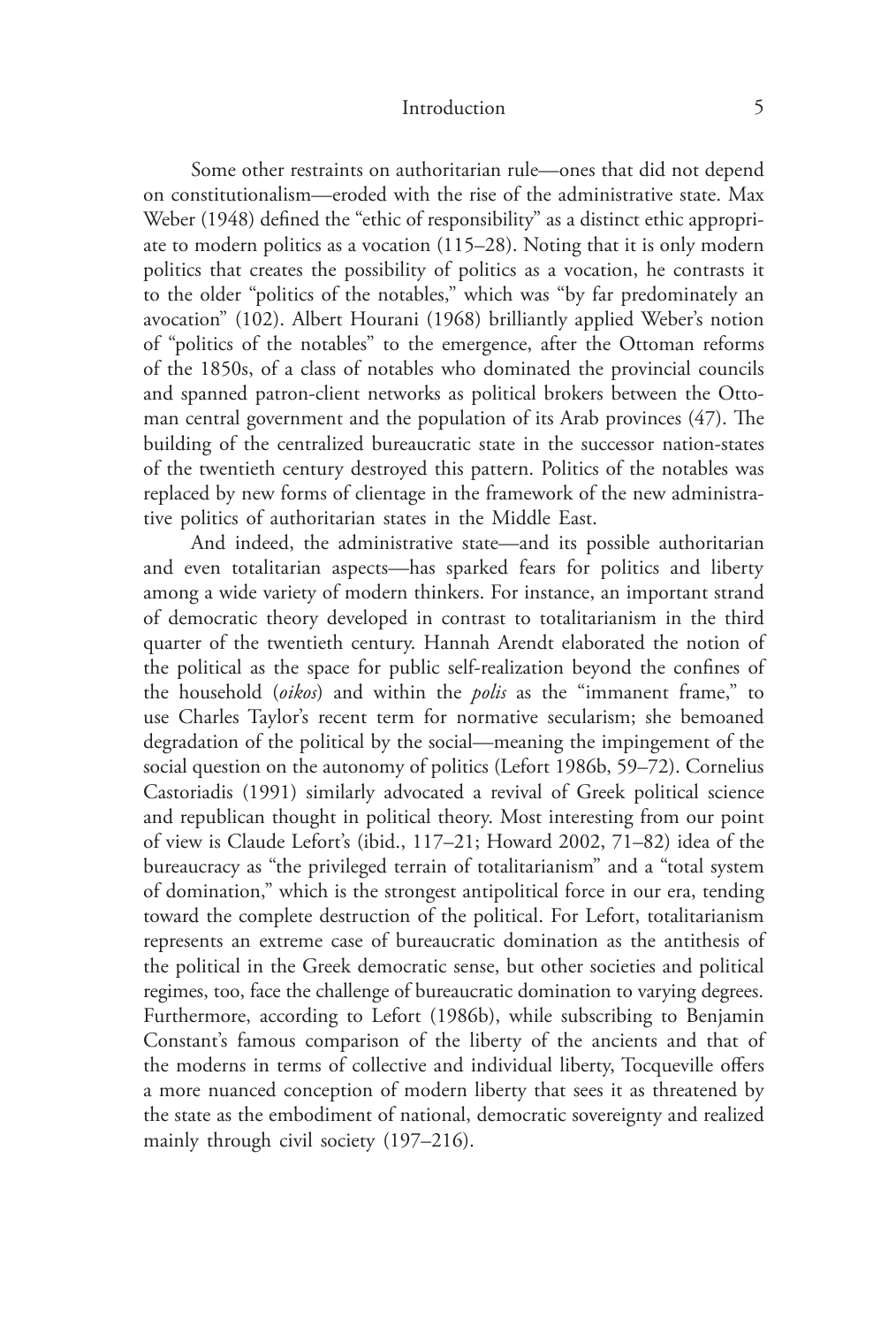The objective of this study is to compare the place of politics and the nature of the political process within the legal and constitutional structure of the authoritarian regimes in Egypt and Iran. To do so adequately, we need to consider yet a third dimension of authoritarianism. This takes us beyond Montesquieu's liberal constitutionalism and Weber's administrative state and into the analysis of the consequences of revolutionary political mobilization in the twentieth century. Lefort's conception of the antipolitical character of bureaucratic domination is in fact shaped by the experience of twentieth-century totalitarianism born of revolutions. This explains its congruence with Juan Linz's (2000) emphasis on the limitation or suppression of political mobilization by authoritarian regimes in contrast to the intensive political mobilization in totalitarianism, as vividly displayed in fascist and Nazi mass movements and parades. Linz's ideal types of authoritarianism and "sultanism," defined mainly by the low level of mobilization, are conceived in contrast to totalitarian and post-totalitarian regimes, which are characterized by high levels of mobilization. The antimobilizational character of authoritarian regimes seems especially relevant to Egypt and Iran—countries that experienced revolutions and revolutionary mobilizational regimes a quarter of a century apart in 1952 and 1979 respectively. The Egyptian and Iranian cases suggest a further extension of Linz's model. In authoritarian regimes that succeed revolutionary mobilizational ones, security forces and secret police tend to grow monstrously in tandem with the limitation of mass mobilization, indeed as the major instrument of stemming it and thus suppressing political participation. Like other Arab authoritarian regimes rooted in mobilizational ones, Egypt's was indeed a *mukhābarāt* state, to use the Arabic term for the intelligence service, and the offices of the secret police—State Security Investigation Service (*amn al‑dawla*)—were foremost among the targets of the uprising in January and February 2011. (As in much of the Arab world, the professional military was induced to cede significant parts of the political role it had played in earlier decades to the security services.) The Iranian regime, by contrast, is still at the stage of revolutionary countermobilization, with the continuous ascendancy of the Revolutionary Guards (*sepāh‑e pāsdārān*) and its Mobilizational Corps (*basij*), while the growth of the security/intelligence branches of the state remains chaotic by comparison. This contrast goes a long way to explain the suppression of popular protest in the summer of 2009 as well as the ability of the Iranian regime to block the spread of the Arab uprising of 2011 into Iran.

A different conception of political action is needed to make sense of the political reconstructions that followed the Egyptian Revolution of 1952<sup>3</sup>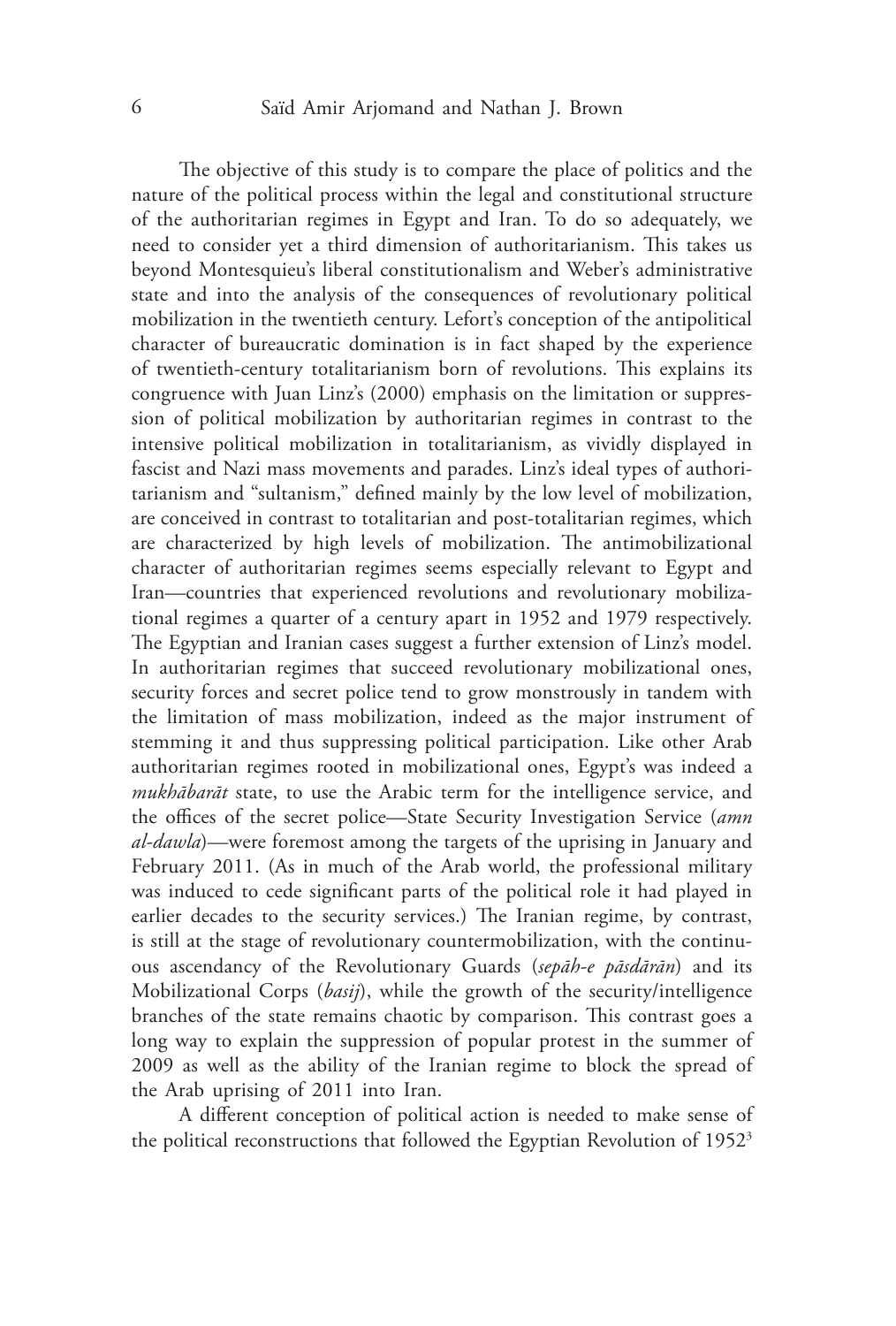and the Iranian revolution of 1979; Arjomand (2008) has proposed constitutional politics as distinctive of the struggle for the definition of a new political order.4 We have dwelt upon the republican tradition of political thought at some length because it is largely neglected by the literature on comparative constitutionalism, judicial politics, and the rule of law, whose focus is on individual rights and their protection, or lack thereof. Individual rights are very much at issue in both countries. Yet the dominant factor in the struggle for the definition of the constitutional order in Iran since 1997 has been the tension between the "republicanism" of the regime, as propounded by the reformists, and its "Islamicity," as underscored by the reaction of the hardliners. In Egypt, by contrast with the practice of postrevolution Iran (though hardly in contrast with many Iranian thinkers), some Islamists have increasingly explored some merging of republican and Islamic approaches. This emerges in Rutherford's account of the evolution of the Muslim Brotherhood—and a clear implication of his contribution is that republicanism is easier for the Islamist opposition to assimilate than individual rights. The trends he identifies for the Egyptian movement are common to many (though hardly all) Islamist movements in the region. Tunisia's al-Nahda, for instance, has probably gone farther than their Egyptian counterparts in casting their Islamism in republican form.

And indeed, rights and republicanism have become increasingly difficult to separate both normatively and analytically. Jürgen Habermas's (1998) point of departure is not Aristotle's rule of law but Kant's idea of democratic self-legislation as the expression of human moral autonomy in the laws of freedom (98). By insisting on the "equal primordiality" (*Gleichursprünglich‑ keit*) of rights and democracy, Habermas introduces the juridical dimension of modern politics alongside the democratic/legislative dimension (Howard 2002, 61–62). Drawing on the basic rights doctrine of the German Federal Constitutional Court and American liberal constitutional theory, he insists on a pluralistic modification of the "Republican" conception of the political, in which judicial authority appears as a limitation to legislation and the arbiter of a "higher law" resting on the two pillars of human rights and the principle of legal coherence:

The law is not identical with the totality of written laws. Besides the law enacted by state authorities, under certain conditions an additional element of law can exist that has its source in the constitutional legal order as a whole and is able to work as a corrective to the written law; the task of the judiciary is to find this element and realize it in its decisions. (Habermas 1998, 244)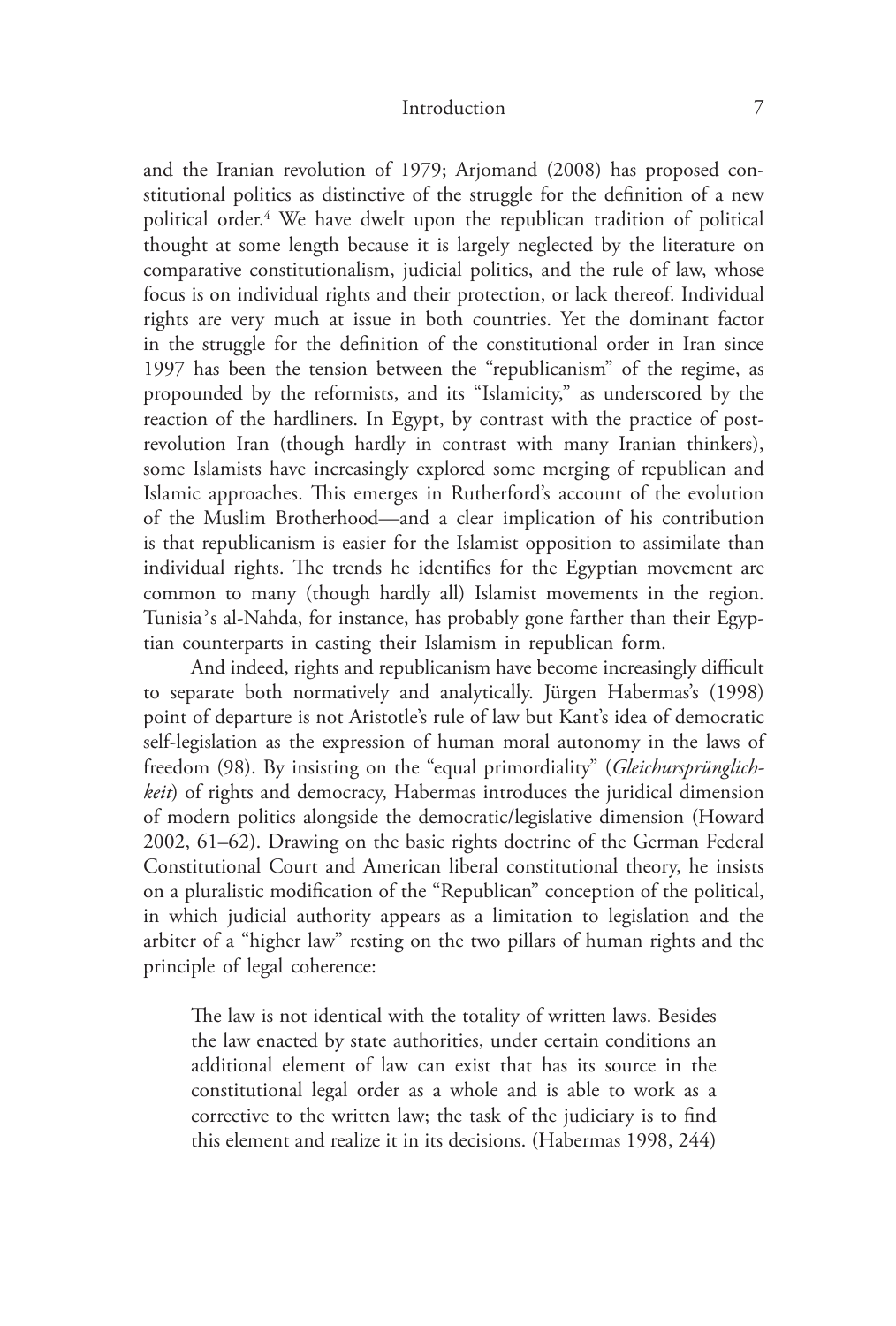In constitutional democracy, to use Weberian terms, purposive and instrumental rationality for the pursuit of interests is combined with the value-rational "ethical self-understanding . . . and moral justification," and together subjected to "tests of legal coherence" (284). In the Anglo-Saxon tradition, Ronald Dworkin is the most prominent exponent of the liberal version of the coherence theory. Dworkin's theory privileges rights over democratic governance, and entrusts the independent judiciary with the heavy responsibility of protecting them by eliciting the latent and emergent constitutional principles of the political community and modifying legal rules accordingly (Tamanaha 2004, 102–108). Both theories amount to a thick definition of the substantive rule of law in terms of democratic governance and human rights ensured by the separation of powers and judicial review of legislation and administrative acts.

The historical center of the theories of Habermas and Dworkin is the unprecedented global salience of judicial politics. Kelsen (1961) argued long ago that access to courts was also a political right as it enabled each citizen, formally speaking, to create a particular legal norm through a court verdict (87–90) Montesquieu's insight into the consequences of the separation of powers is crucial for assessing the extent and political significance of access to courts. Despite the dominance of the legislative by the executive in the Egyptian authoritarian regime, a robust and relatively autonomous judiciary makes access to courts a valuable political asset for the citizen. This has led to a great interest by scholars in Egyptian courts—though as Al‑Sayyid makes clear, the actual record of the Egyptian courts may be more deferential to the executive and less protective of individual rights than their reputation implies. In all these ways, the Egyptian judiciary shows some similar patterns to its counterparts in other countries (such as Pakistan). While Al‑Sayyid's qualifications are important to note, the courts in the Islamic Republic of Iran have no such reputation to even pretend to live up to. Iranian courts offer no protection to its citizens in the political process because of the complete dominance of the judiciary by the Leader or clerical monarch. Indeed, most of the authors in this collection have very little to say about Iranian courts and those that do offer us little to see them as advocates for the rule of law. Perhaps most bizarre, support for such despair is offered by the clerical court, explored in great depth by Mirjam Künkler. Special courts whose jurisdiction depends on the status of the defendant are quite suspect from the perspective of the rule of law, but they are hardly an Iranian invention—the well-known phrase in the Anglo-Saxon tradition, "a jury of one's peers" originally carried not all of the overtones of egalitarianism it does today, but instead suggested that only individuals of a similar status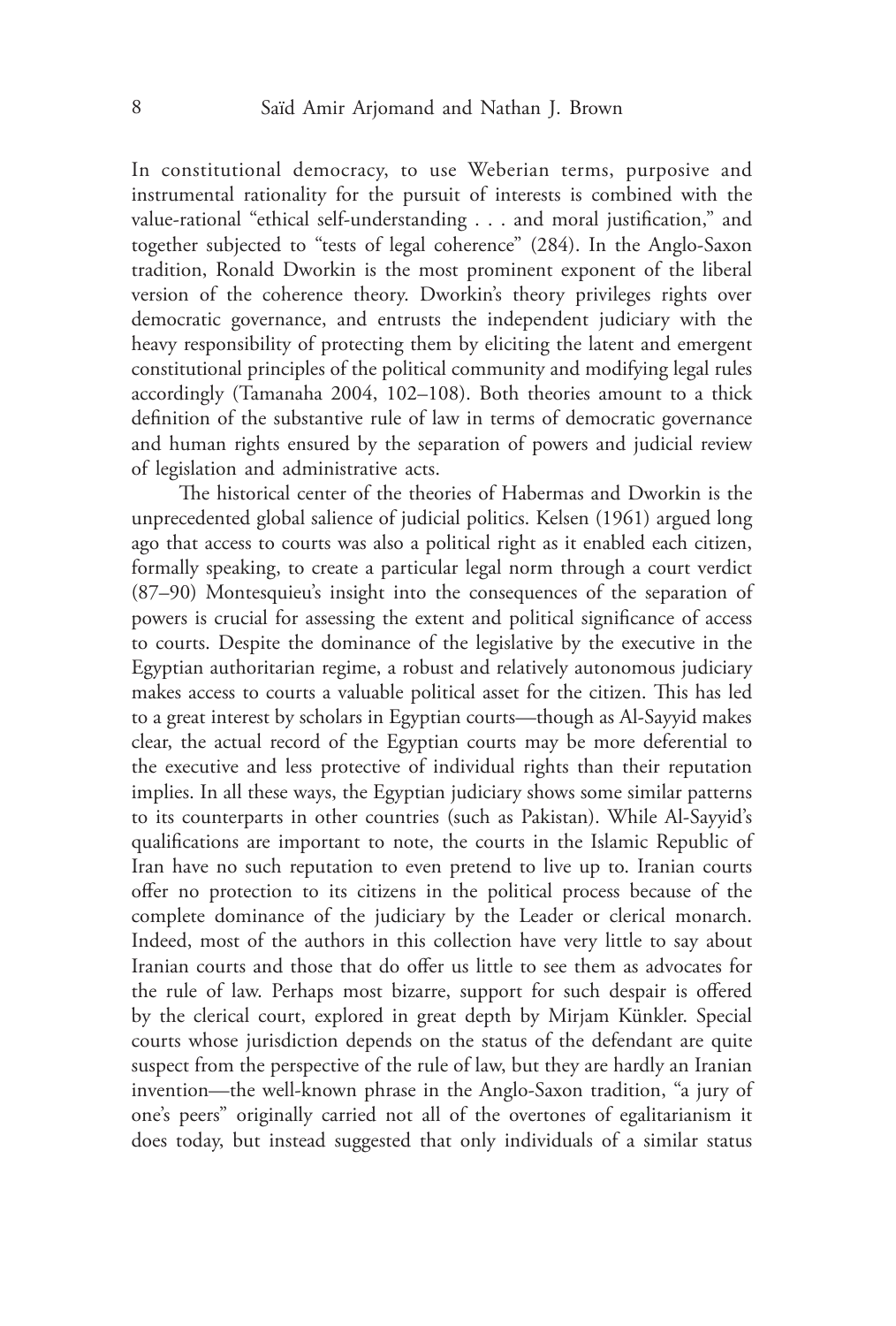and standing should render judgment. The clerical court, however, is used not to elevate the clergy but to force them to toe the line; its procedures, such as they are, seem far better designed to serve the rulers than to protect clerical rights. Arjomand describes postrevolutionary Iran as a "kingdom of jurists" in part to emphasize how little of the republican promise has been developed; but, it must be observed that some members of the ruling "family" rue their privileged positions.

Judicial politics has various aspects but the two highlighted by Tamir Moustafa (2007) for Egypt are rather remote from the Western and Central European concern with judicialization of politics and the undemocratic encroachment of judicial activism on the legislative power of the people. By contrast, they consist of (1) the politics of resistance to authoritarian rule, using litigation strategically to challenge the government; and (2) Islamist politics of forcing the state to comply with its preemptive constitutionalization of the principle of the *shari*<sup> $\alpha$ </sup> as the main source of Egyptian law. What sets the Egyptian judicial politics in motion is not the activism of the judges (an activism that is far less consistent than is sometimes understood, as Al‑Sayyid shows) but judicial mobilization from below and the pressure of civic and professional associations, including the bar association or lawyers' syndicate. This contrasts sharply with the politicization of the judiciary during Khatami's reformist presidency, the blatant use of courts alongside the military‑security apparatus as an instrument of repression, and the consequent absence of any judicial politics of resistance in Iran.

With regard to Islam, it should be noted that in the closing decades of the twentieth century, the Supreme Constitutional Court of Egypt developed its own coherence theory centered on the placement of Islam in the constitutional order that offers an interesting contrast to the coherence theories of Habermas and Dworkin as well as those of the Constitutional Courts of Germany and Hungary (Śolyom 2007). Skovgaard‑Petersen shows how some among the 'ulama as well as some lay leaders of the Muslim Brotherhood have shown some interest in developing some mechanisms of oversight and accountability to the Islamic *shari*ʿ*a* and its basic principles, but those attempts remain incomplete and unimplemented—and they completely pale in comparison to the vision embodied in the proclamation of an Islamic republic in Iran.

That vision, however, has been starkly unrealized. For instance, for all its bravado, the jurisprudence of the Iranian Guardian Council, by double contrast to the Egyptian efforts, was stillborn and has failed to generate any constitutional jurisprudence for the Islamic Republic of Iran because its unintended function as an agency of political control quickly eclipsed its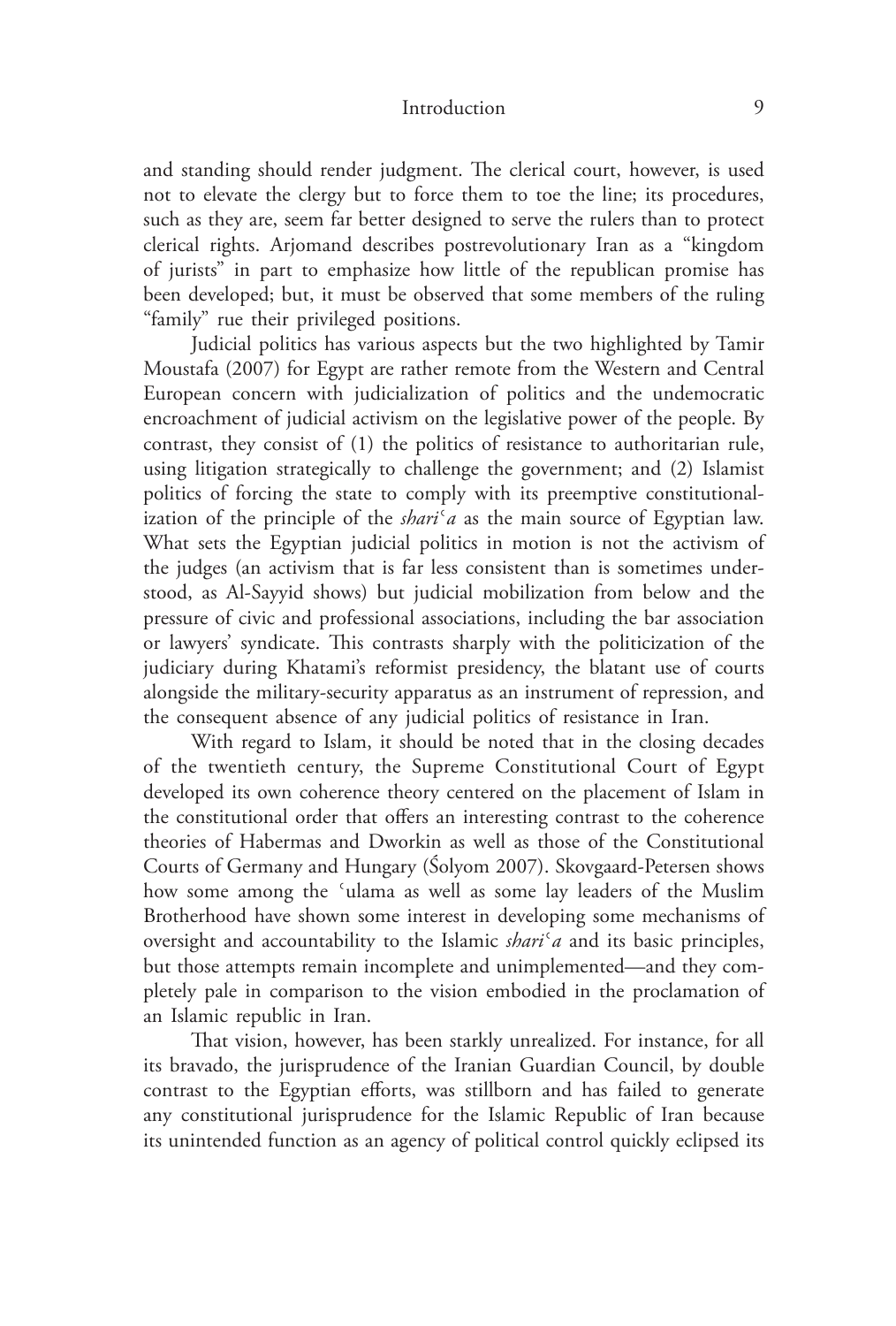intended function of *ex ante* judicial review of legislation. More broadly, and quite ironically, as Arjomand shows, any actual Islamization of the Iranian legal order has occurred largely outside of (and prior to) the framework of the self‑proclaimed Islamic republic.

And indeed, for all their apparent contrast with regard to the official role for Islam, there is a remarkable similarity in the constitutional realities in both countries. Egypt's constitutional text makes occasional and vague (if sometimes quite bold) nods in the direction of Islam; Iran's document not only presents itself as far more thoroughly Islamic but actually cites Qurʾanic text for its authority. But as Brown shows for Egypt and Arjomand for Iran, Islam is not the supra-constitutional source of norms and practice that is promised. In practice, the Islam enforced is that which is refracted through those very structures that are supposedly bound by it. If a truly Islamic constitutionalism is possible, neither Egypt nor Iran has found it.

The political process in the context of administrative domination under authoritarian states in Egypt and Iran that we discuss in this volume combine the fundamental antipolitical thrust of bureaucratic domination, highlighted by Lefort, with the new forms of clientage under the authoritarian regimes, illustrated perhaps most starkly in Ehsani's account of formation (or deformity) of property law in Iran in recent years. For this reason "the political" is not the right term to describe the process. The politics of administration is decidedly apolitical and even antipolitical under authoritarianism in Egypt. The situation may be even bleaker in Iran, where the Islamic, theocratic character of the regime, and the heritage of revolutionary mobilization and strongly entrenched institutions, which guard revolutionary ideological foundations, add a totalitarian dimension to state authoritarianism. Nevertheless, important political processes are at work in both societies, and are in need of careful definition. Our task is to offer a definition and characterization of the nature of politics and the political process in the two countries as shaped by the structure of the legal and constitutional order. The replacement of revolutionary legitimacy and ideology by the legality typical of postrevolutionary, postmobilizational authoritarian regimes, a process completed in Egypt in the post-1952 period but reversed by the rise of Ahmadinejad and the hardliners in Iran since 2005 and their electoral putsch of June 2009, can offer clues to this definition. The Egyptian revolution of 2011 is still indeterminate in outcome as we write this introduction. But that indeterminacy in a sense only affirms how deeply authoritarian regimes can silence or distort politics. The antipolitical administrative state in Egypt is, as we write, in the hands of military leaders who appear to have reluctantly agreed to revive politics and even oversee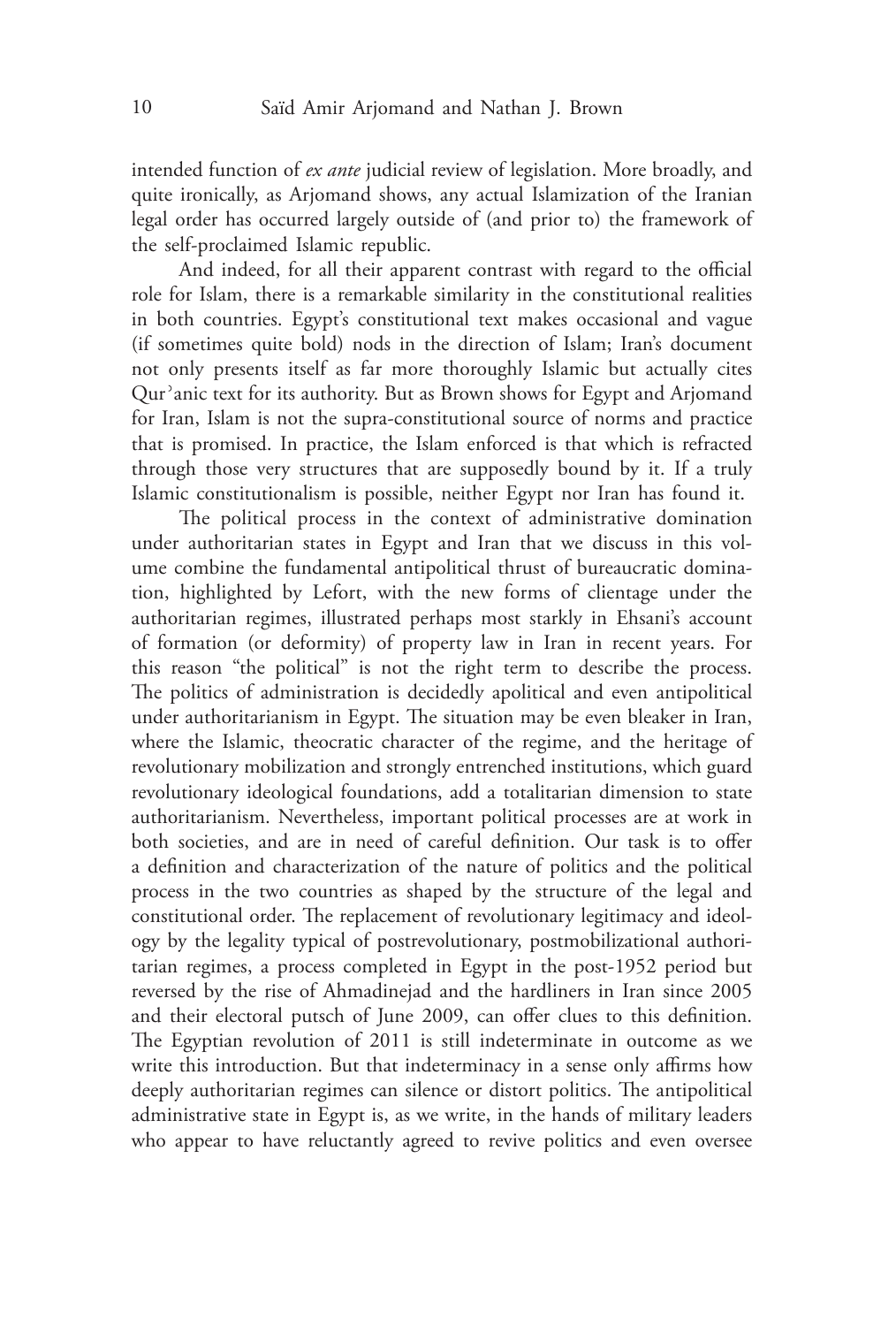democratic transition. But they have no easy path to do so, using the tools they have inherited from a regime overthrown in a popular uprising. Their ultimate success will come, if it does, from a process originating at best on the margins of the old political system rather than from its heart.

The search for a political field would not be fruitless in either Egypt or Iran, but the problem is the deformity of that field and its detachment from authority and administration. Indeed, for all their differences, this is one critical similarity between them. Both political systems have, as we said, apolitical and even antipolitical features. But politics—or at least a public sphere—exists in both societies. In Iran, it has been visible in the press and in the parliament—constrained, manipulated, and suppressed but not eliminated. In Egypt, there are movements (the most sustained one being the Muslim Brotherhood examined here variously by Rutherford, Skovgaard-Petersen, and Brown) as well as some state institutions (most notably courts) that allow individual citizens to make their concerns a public matter. And in both Egypt and Iran, this public sphere is not only constrained and manipulated but—more importantly—effectively prevented from playing any genuine republican, constitutionalist, or democratic role. Indeed, as Farhi has shown, the Iranian Parliament, for all its occasional bouts of liveliness, has actually acted as an enabler of nonelected institutions that vitiate any of the supposed mechanisms of accountability. It might be claimed that one of the liveliest political debates that occurred in postrevolutionary Iran focused on property rights and took place throughout the 1980s. Not only was that debate inconclusive, but the decisions that were eventually made (as showed by Ehsani) effectively replaced politics with opaque and even corrupt administration. Politics survives in battered forms in both societies but it has been rendered close to irrelevant. And in this respect, Iran and Egypt have betrayed a regional pattern of marginalizing the political field.

We close by returning to Aristotle's definition of a statesman: "one who rules and is ruled in turn." Aristotle worked to uncover how virtuous individuals and proper institutions could sustain a good political order. Over the past two centuries, constitutionalist and democratic thought have placed far less hope in virtuous individuals and far more in proper institutions. And constitutional democracy promises to meld rule of law with rule by the people in order to realize individual rights and the public interest at the same time. In a constitutional democracy, Aristotle's injunction that rulers must also take turns being ruled takes on a very different meaning: it suggests mechanisms for pluralist politics, alternation in power, unpredictable electoral outcomes, and institutional guarantees most of which were unanticipated in Greek political thought. But if our thinking on such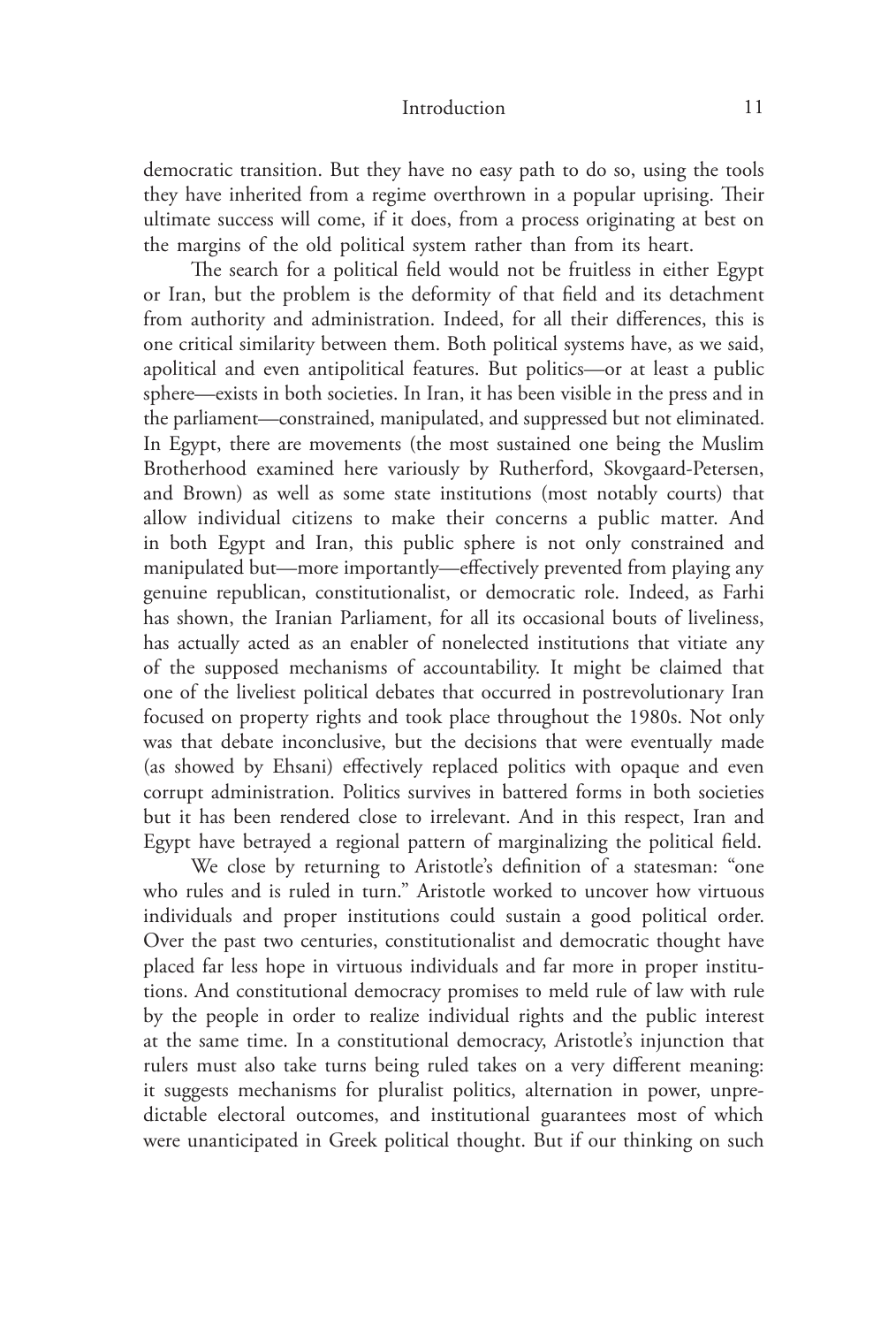questions has changed since the ancient Greeks, the underlying concern has not: a political system in which the rulers do not know how to be ruled and the ruled do not know how to partake in rule will be destructive on individual rights and public goods; it will likely only serve the rulers well. And that is the affliction that Egypt and Iran have shared for long. Egypt's judges and Iran's parliamentarians have occasionally offered highly suggestive glimpses of what different possibilities exist. Those glimpses have excited some citizens—and led rulers in both countries to consider ways to prevent such possibilities from being seen again. The overthrow of the Mubarak authoritarian regime as we go to press opens enormous possibilities for constitutional development. Yet the legacy of authoritarianism, in general, and of statist constitutional jurisprudence of the Egyptian Supreme Constitutional Court, in particular, are likely to leave their imprint on Egypt's future constitutional regime.

### **Notes**

1. The first Egyptian translation of *Politics* by Ahmad Lutfi al‑Sayyid was published in 1947 (Cairo: Dār al-Kutub). In Iran, the first translation by Hamid Enayat appeared in 1958 (*Siyāsat*, Tehran: Nil, 1337), and the generation of President Khatami was the first to be influenced by it.

2. There is now broad agreement among scholars that there was no medieval translation of *Politics* into Arabic (Brague 1993; Arjomand 2001). Syros (2008) has recently demonstrated the adoption of two specific ideas from Book 4 of *Politics* by Nasir al‑Din Tusi in Iran in the thirteenth and Abul Fazl in India in the sixteenth century—namely, the distinction between necessary arts and those contributing to luxury, and the division of crafts into noble, base, and intermediate corresponding to the division of the city‑state into rich, poor, and middle classes. To these, he adds the very probable influence of the Aristotelian idea of the sovereignty of the multitudes. As Syros rightly points out, however, these ideas—and there may well be others like them—must have come in compilations of aphorisms on Greek wisdom, and do not prove the existence of any old translation of *Politics*.

3. And to a lesser extent, the uneven political liberalization initiated by President Anwar al-Sadat and pursued at times by his successor.

4. Our earlier conference in Oñati was organized around this notion of constitutional politics in the Middle East (Arjomand, 2008).

## References

Aristotle. 1962. *The politics of Aristotle*. Ed. and Trans. E Barker. New York, NY: Anchor. (Originally published 1946).